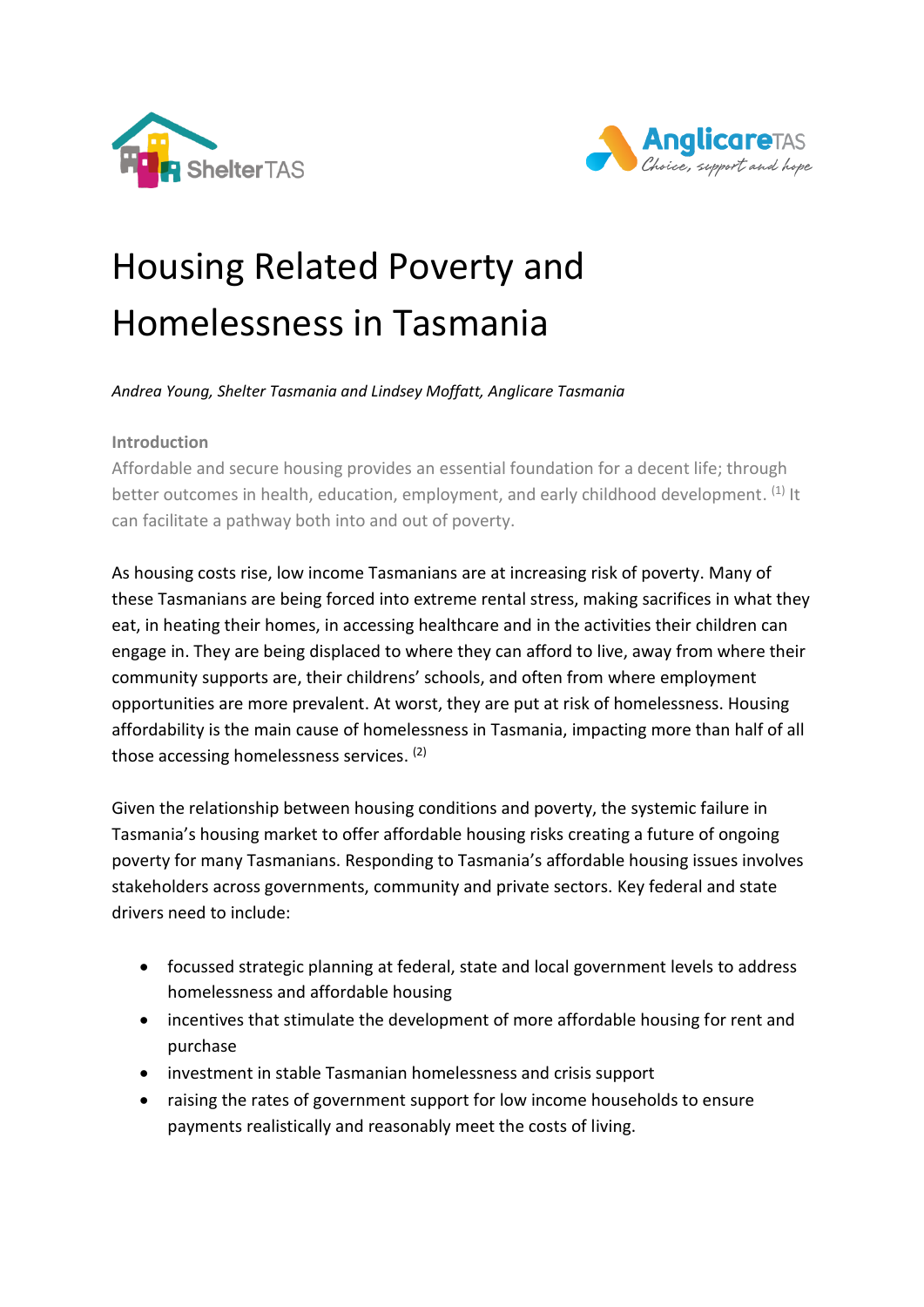#### **Poverty in Tasmania**

Parts of Tasmania's economy and its population are growing. <sup>(3)</sup> The growth in the tourism industry has spurred opportunities in its dependent industries – hospitality and accommodation. Tasmania is marketed as offering cheaper housing relative to many other parts of Australia and as offering a quality of life hard to rival elsewhere in the nation, attracting sea and tree changers. Some residents become the beneficiaries of this burgeoning economy. But not all Tasmanians are benefiting from the spoils of this resurging wealth and opportunity.

At the other end of Tasmania's wealth spectrum, we have a many Tasmanians living on the edge of our urban areas and in regional and rural communities, further and further away from where job opportunities are being generated and with poor public transport. Many of these Tasmanians are locked into long term, intergenerational and persistent poverty.

Tasmania has Australia's highest proportion of low income households, with the latest Census showing the median household income in Tasmania is \$338 less than the national median, <sup>(4)</sup> a third of all households (30.7%) also survive on less than \$600 per week. <sup>(5)</sup> The State also has persistent poor educational outcomes and a third of households are reliant on income support payments. There is fierce competition for available jobs; Tasmania's unemployment rate has improved to marginally above the national average at 5.9%, but our participation rate is still more than four percentage points below Australia as a whole – at 60.5%. (6) Many households face an ongoing struggle to find and keep a safe and secure home in which to live.

#### **Increasing Competition for Fewer Rental Properties**

Against this backdrop of low incomes, the growth in Tasmania's affordable housing supply is not meeting demand. <sup>(7)</sup> There were 3,821 applications reported at March 2017 – a 10% increase in the number of applications for public housing in a year. <sup>(8)</sup> The private rental market is the default provider of housing for many low income Tasmanians.

Competition in Tasmania's private rental sector is being intensified by a decline in the number of properties available. Anglicare Tasmania's most recent Rental Affordability Snapshot (RAS) conducted in April 2017 showed there were 14% fewer rental properties compared to April 2016, and around half that available in April 2013<sup>(9)</sup> (See Fig 1). Competition has particularly intensified in both the southern and northern rental markets, with a 61% and 49% decline in rental stock availability respectively over the last five years (see Fig 1).

The declining rental stock may in part be driven by concurrent growth in short term rentals facilitated through platforms such as Airbnb. (10)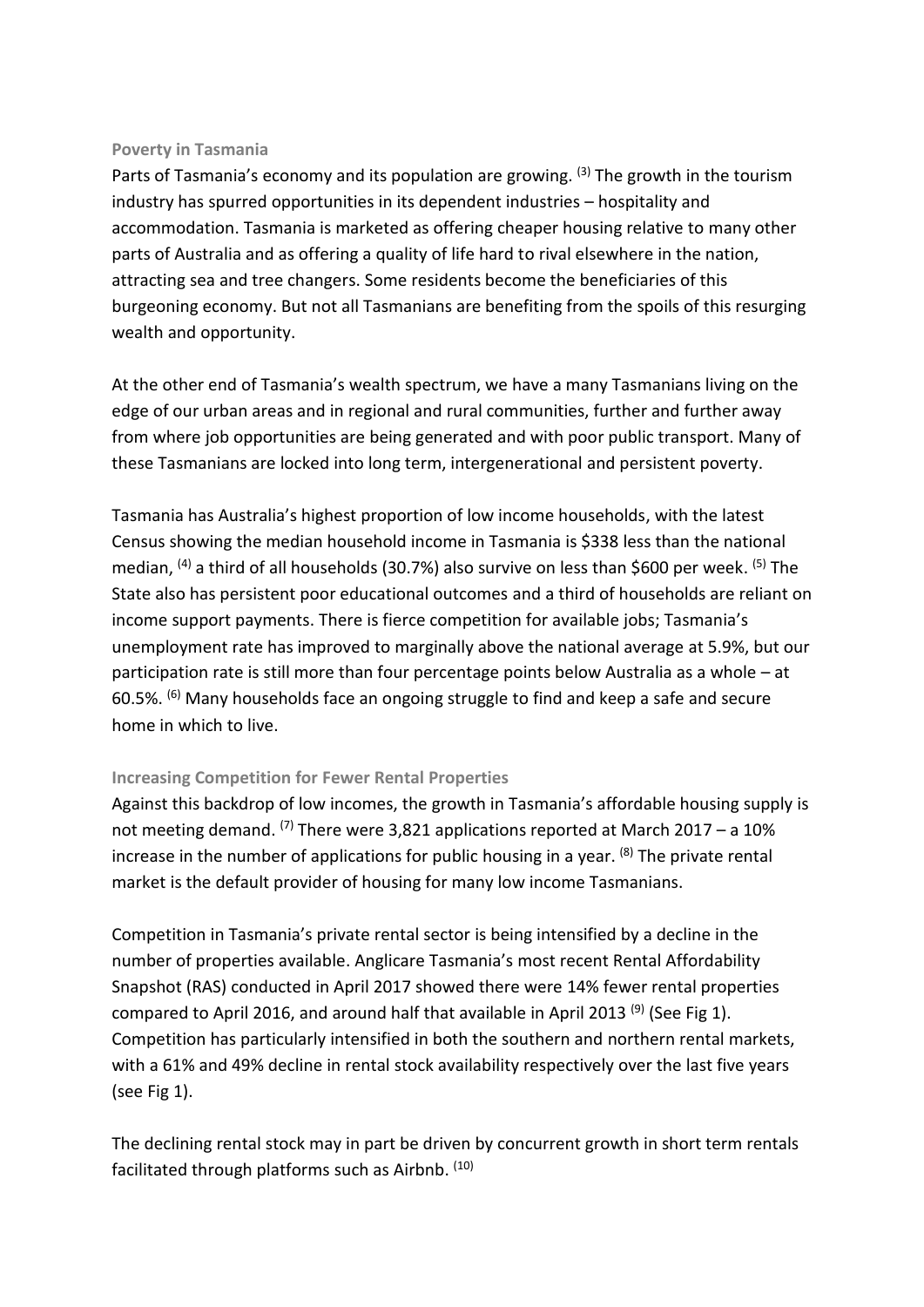

Fig 1: Number of advertised rental properties over the snapshot weekend 2013 to 2017: Tasmania and by region

While median rental prices increased by 2.8% over the year to March 2017 across Tasmania, in the south of the State they increased by 6.6% and in the north by 5.1%. Even greater increases occurred in one bedroom rentals, which increased by 9% in the north and 12% in south. (11)

Incomes have not kept pace with rent price increases, with year on year increases in the minimum wage rising by only 2.4%, <sup>(12)</sup> while the Newstart benefit has not increased in real terms since 1994. <sup>(13)</sup> Within this climate, it is increasingly difficult for low income Tasmanians to compete against higher income renters.

#### **How Affordable is Housing for Low Income Households?**

Despite housing prices being relatively low compared to the mainland, Hobart is the second least affordable capital in Australia in which to rent after Sydney. <sup>(14)</sup> The National Shelter sponsored Rental Affordability Index (RAI) shows that rental affordability in Tasmania's main cities has declined over the past ten years and is now also affecting workers <sup>(15)</sup>. Almost a quarter (14,618) of Tasmania's low income households are in housing stress (ABS 2011). <sup>(16)</sup>

Housing Tasmania<sup> (17)</sup> (2015) reported 39% of low income renters were in rental stress, while 47% of low income home buyers were in mortgage stress. Both RAI and Anglicare Tasmania's RAS highlight those most vulnerable in Tasmania's housing markets are single

*Source: Anglicare Tasmania, Rental Affordability Snapshot Tasmania 2013 to 2017*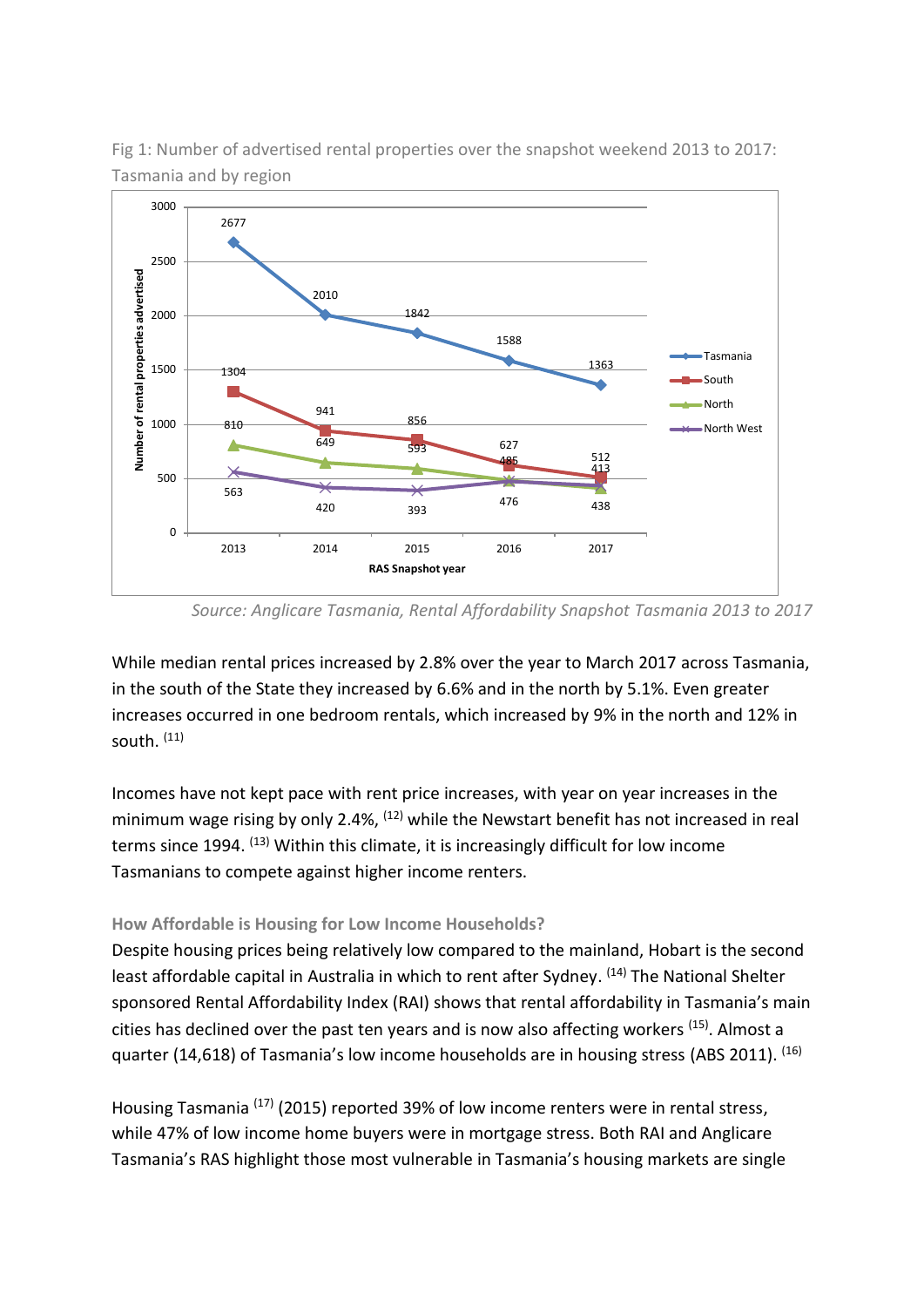parents (particularly those reliant on Newstart), young people and single adults. This year's RAS found that working families – particularly in the south and north of the State - have seen the biggest drop in affordability over the last year. <sup>(18)</sup>

Single parent families struggle the most. In this year's RAS, only 6% of advertised rental properties were affordable for single parents with one child on Newstart; RAI shows that affordability for a family with one parent working in Hobart is now limited to just the northern suburbs, distant from jobs and services. The RAI shows rental housing in Hobart and Launceston is out of reach for these families.

For single people reliant on Newstart or Youth Allowance, Tasmanian rental properties advertised at the start of April 2017 offered no affordable properties in the south of the State and only two in the north. (19)

It is unsurprising then that the greatest increase in homelessness is occurring amongst young people and children (one in five people seeking assistance are under nine years old, one in three are under 20 years) or that half the daily unassisted clients are single parents with children. (20)

# **Responding to Housing-related Poverty in Tasmania**

Simple short term solutions do not exist and fragmented approaches do not work. Responding to the State's affordable housing issues involves multiple stakeholders across the government, community and private sectors, and across jurisdictions. For some time now peak bodies (such as National Shelter, Homelessness Australia and ACOSS) have been calling for a national housing plan providing a coordinated approach. <sup>(21)</sup> This would enable all relevant policy levers to work towards a common goal to address affordability and end homelessness.

At the State level, *Tasmania's Affordable Housing Strategy* <sup>(22)</sup> provides an important strategic approach to addressing the State's growing housing crisis. However, more is needed to address housing related poverty in Tasmania. For Shelter Tasmania and Anglicare Tasmania, some of the key federal and state policy levers should include:

# *Focussed strategic planning to address homelessness and affordable housing:*

- A National Housing Affordability Plan, incorporating the Australian Government's newly announced National Housing and Homelessness Agreement*.*
- Appointment of a Cabinet-level Housing Minister within the Australian Government, responsible for the plan's implementation.
- Integrating affordable housing into current reforms being made to Tasmania's planning system.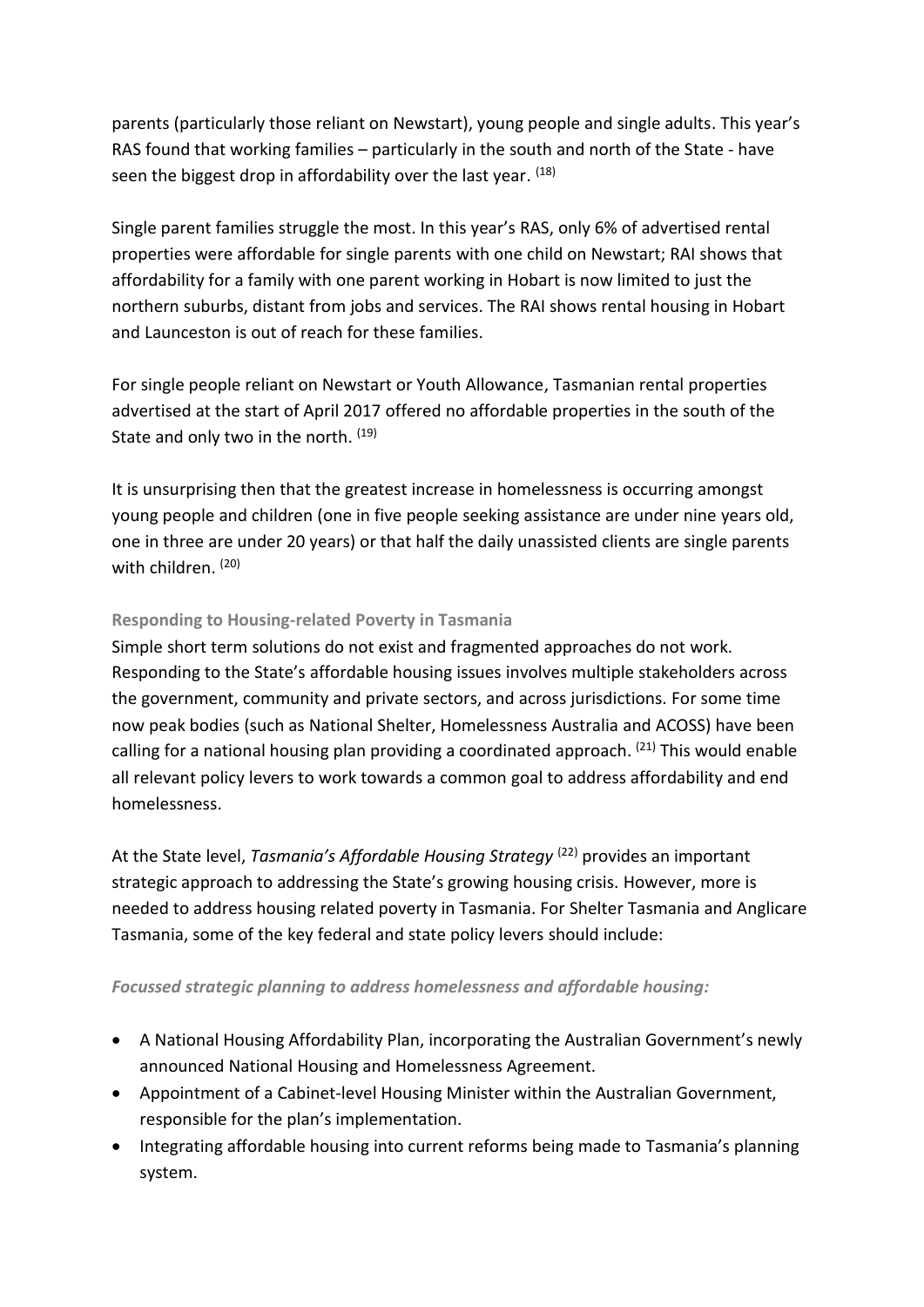# *Incentives that stimulate the development of more affordable housing for rent and purchase in Tasmania:*

- Increasing the social housing supply by capturing this year's \$60m windfall in stamp duties from the State's booming housing market and by retiring the State's public housing debt to the Australian Government, freeing around \$15m a year for investment in new social housing supply.
- Establishing additional financing options for affordable and social housing, including the bond aggregator mechanism currently under investigation by the Council on Federation of Financial Relations, and a rental housing incentive for new investment in affordable housing.
- Providing sufficient resources to ensure effective and safe housing and support service delivery to Tasmania's young people.
- Increasing support for other groups experiencing particular disadvantage, including: older home renters, older homeless Tasmanians and single parents and people with a disability.
- Accelerating the redevelopment of some of the State's public housing stock so that it is better matches contemporary household need (providing smaller dwellings and dwellings suitable for older people and people with disabilities).
- Adjust the Australian Government's taxation settings to rebalance investment in the housing market between home owners and investors to rein in excessive growth in house prices.

# *Investment in stable Tasmanian homelessness and crisis support:*

 Ensure that, at a minimum, funding levels for homelessness services under existing national agreements (National Partnership Agreement on Homelessness and National Affordable Housing Agreement) are continued in the new National Housing and Homelessness Agreement.

# *Provision of a realistic minimum income:*

• Increasing the level of government income support and Commonwealth Rent Assistance for the lowest income households to alleviate poverty and housing stress.

#### **Endnotes**

1. Productivity Commission (2016). *Introducing Competition and Informed User Choice into Human Services: Identifying Sectors for Reform. Productivity Commission Study Report. Overview.* November 2016. Australian Government. Canberra.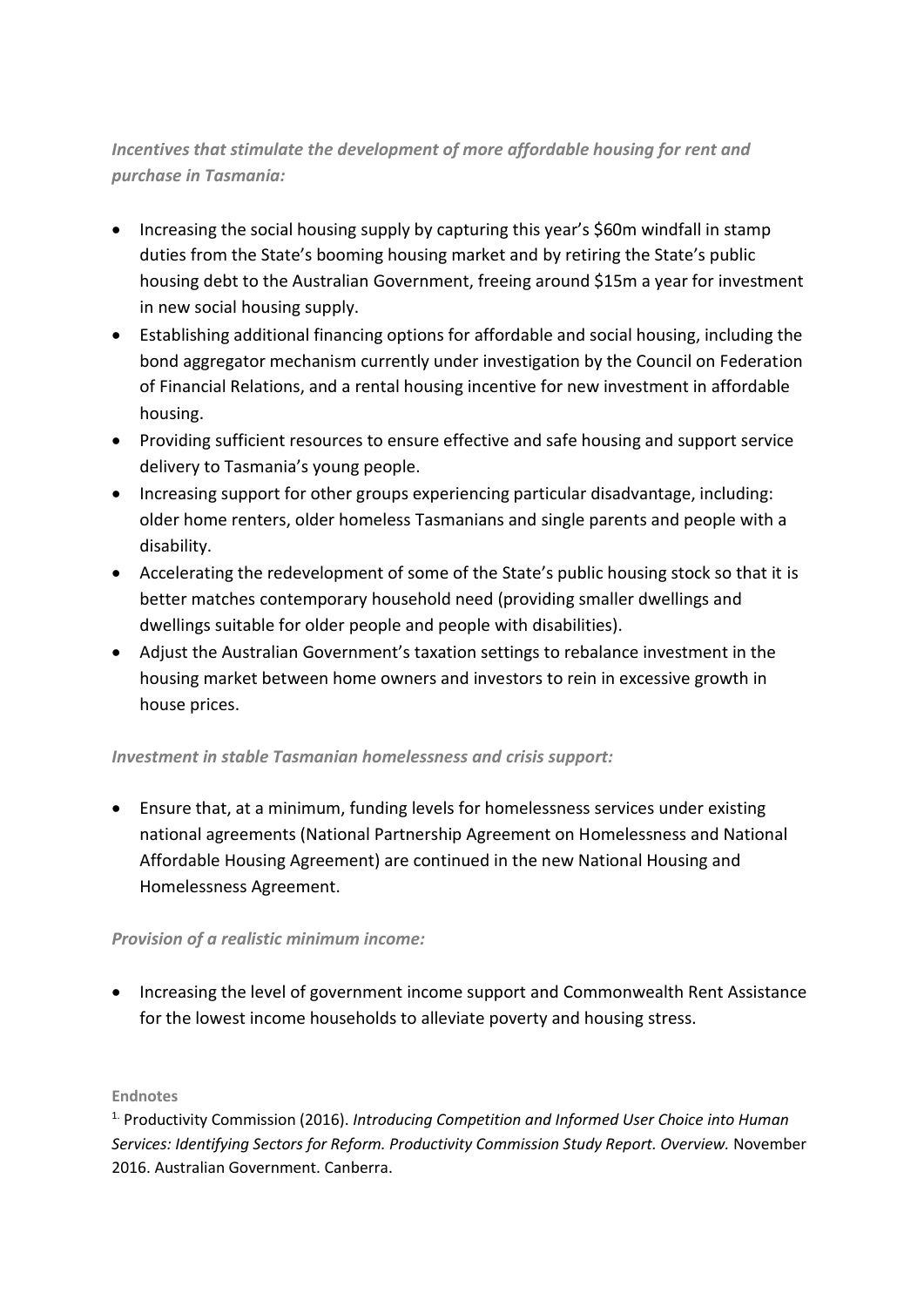2. Australian Institute of Health and Welfare 2015-16, *Specialist Homeless Services Data Cube, 2015- 16*

3. Denney, L. 2015, ANNEXURE 1 Tasmania's Population Challenge: 650,000 by 2050

4. ABS 2016a and 2011 *QuickStats. Retrieved 17.7.17.* 

*http://www.censusdata.abs.gov.au/census\_services/getproduct/census/2016/quickstat/6?opendocu ment* 

5. ABS, 2011Tasmania, BCP Table B28 Cat. No. 2001.0

6. ABS 2017a, *Labour Force Australia*, *May 2017* Cat. No. 6202.0.

7. Housing Tasmania 2014, *Current and projected demand for dwellings in Tasmania*, final report, unpublished paper, Department of Health and Human Services, Hobart. *Cited in Tasmania's Affordable Housing Strategy, 2015-2025*, p.12.

8. Department for Health and Human Services 2016, *Human Services Dashboard Statistics.* Retrieved 17/07/17. http://www.dhhs.tas.gov.au/humanservicesstats

9. Anglicare Tasmania, 2013-2017, Rental Affordability Snapshot: Tasmania. Social Action and Research Centre, Anglicare Tasmania: Hobart

<sup>10.</sup> Of the 1,827 Airbnb listings across Tasmania on 15th July 2016, 65.6 per cent were whole properties. That's 1,198 short term rental houses and units across the state, nearly half of which are in southern Tasmania, where we have seen the largest depletion of rental properties. (Inside AirBnB data. Cited in Anglicare Tasmania 2017, *Rental Affordability Snapshot Tasmania 2017*:40-41)

11. Tenants' Union of Tasmania 2017, *Tasmanian Rents March Quarter 2017*. Tenants' Union: Hobart, Tasmania.

<sup>12.</sup> ABS 2017b, Consumer Price Index Australia, Cat. No. 6401.0 and Jericho, G. 2017, Rental affordability at crisis point for low-income families, Guardian Australia

https://www.theguardian.com/business/grogonomics/2017/apr/27/rental-affordability-at-crisispoint-for-low-income-families

<sup>13.</sup> Whiteford, P 2016, *Election FactCheck Q&A: is it true Australia's unemployment payment level hasn't increased in over 20 years?*, The Conversation https://theconversation.com/electionfactcheck-qanda-is-it-true-australias-unemployment-payment-level-hasnt-increased-in-over-20 years-59250

14. SGS Economics and Planning 2017, *Rental Affordability Index, May 2017*. Community Sector Banking, National Shelter and SGS Economics and Planning: Canberra 15Ibid.

<sup>16.</sup> Housing stress describes a household in the lowest 40 per cent of Australia's household income that spends more than 30 per cent of its income on rent or mortgage payments. Extreme housing stress describes those same households spending half of their income or more on rent or mortgage payments. See Yates 2007, *Housing Affordability and Financial Stress*, NRV3 Research Paper 6, AHURI, Melbourne. Cited in Rowley, S & Ong, R 2012, *Household Wellbeing in Australia*, AHURI Final Report No.192.

17. Housing Tasmania 2015, *Tasmanian's Affordable Housing Strategy 2015-2025*

18. Anglicare Tasmania, 2013-2017 op cit.

 $19.$  Ibid.

<sup>20.</sup> AIHW Special Homelessness Services 2015-16, Supplementary Tables, Tasmania.

21. ACOSS and National Shelter 2017, *Housing Australia's People: A Serious Plan*. Accessed 10/7/17 at <http://www.sheltertas.org.au/housing-australias-people-a-serious-plan/>

<sup>22.</sup> Housing Tas 2015, Op. Cit.